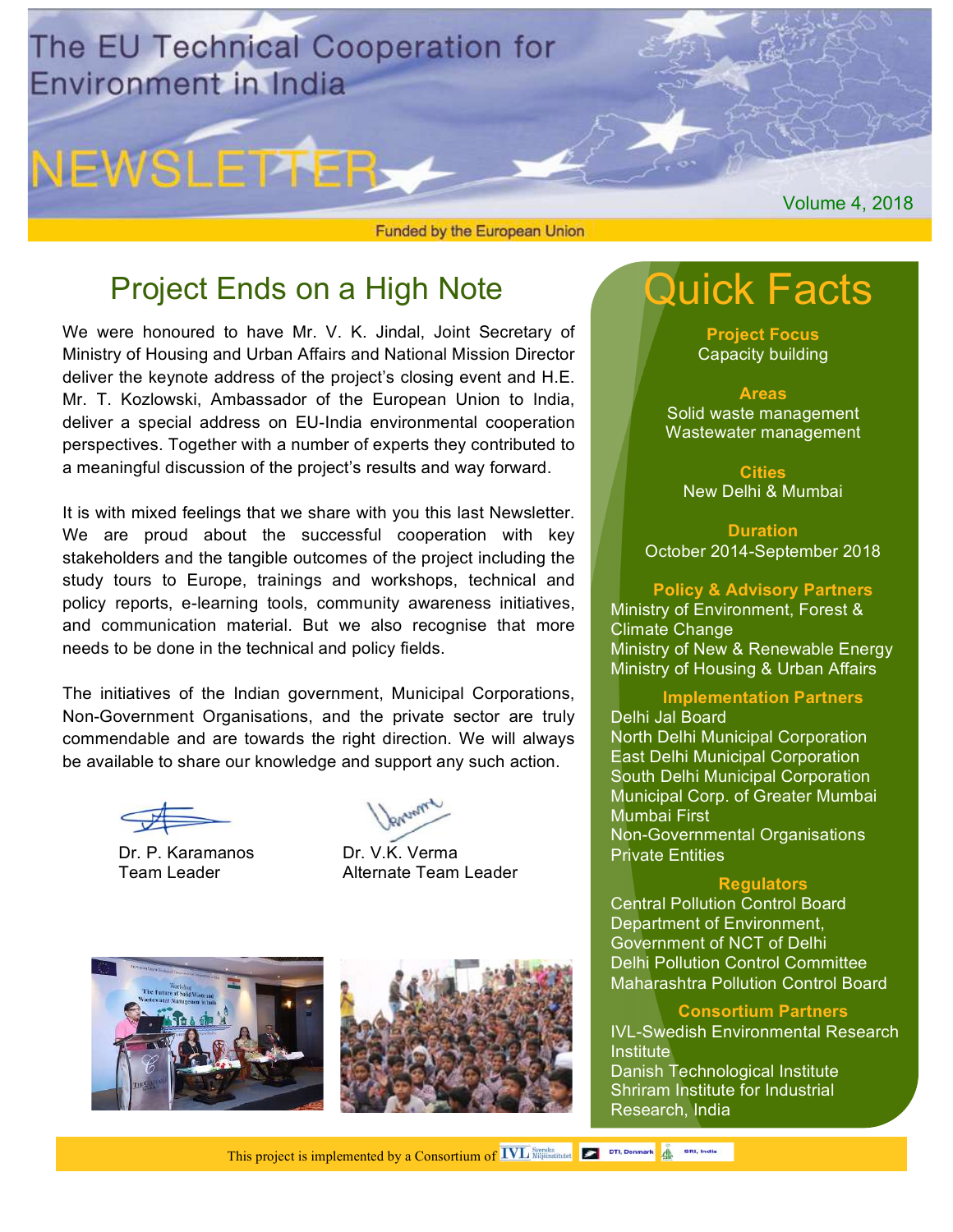

## Closing Event, Workshops & Trainings

The project organised the closing event on the "Future of Solid Waste and Wastewater Management in India" in September 2018 at the Claridges Hotel in New Delhi. The event included keynote addresses by the Joint Secretary MOHUA and the Ambassador of the EUD as well as two technical expert sessions on solid waste and wastewater management.

Over 100 participants attended the event representing a wide-spectrum of stakeholders including the EU Delegation, EU member states, Ministries, Municipal Corporations, NGOs, businesses, consultants, foundations, etc. The event contributed to sharing best practices, facilitated` discussions and interactions, increased awareness, and reported on the key results of the EU Technical Cooperation for Environment in India project.

More than 50 participants attended the two Consultation Workshops on landfill mining at the South Delhi Municipal Corporation and at the IFAT India Exhibition in Mumbai in September 2017. The objective was to examine technical issues, challenges, opportunities, and solutions. Professor Fricke from Germany interacted with stakeholders, provided input about technical, financing and policy issues, and undertook site visits (e.g., Mulund landfill). The project team contributed with specialised presentations, planning and management options in accordance to the Indian scenario.

Furthermore, 90 participants attended three trainings delivered by the project team in June and August 2018 at the Municipal Corporations of Greater Mumbai and East Delhi on solid waste and wastewater treatment.



### Technical & Policy Reports

During its lifetime the project published nine reports on a number of topics including solid waste management, wastewater management, recycling, landfill mining and waste transfer stations. These reports were developed in response to stakeholder needs and requests.

| <b>EU-India</b><br><b>Technical Cooperation on Environment</b> | Solid Wante Management Technical & Policy Hepoth<br><b>Bend bis Starty Team</b><br>and the company of the company of |
|----------------------------------------------------------------|----------------------------------------------------------------------------------------------------------------------|
| <b>Sewage Treatment in</b><br><b>Greater Mumbal</b><br>dealers | Goldbar 24n.26to.<br>Canada Service Contractor                                                                       |
| M. bredah Economistal Research Institute, Sweden               | Prescriptive dealer Talento of Experience Art Registrations Product<br><b>Romi dealers were blackt</b>               |
| <b>Senior Technological Institute, Devesels</b>                | Penaglian Kuronamm, Tage Louise<br>In U.S. Yamas alternate Yang turalay                                              |
| Distant batton for buloched Rossesti, Odlis, India             | $\sim$                                                                                                               |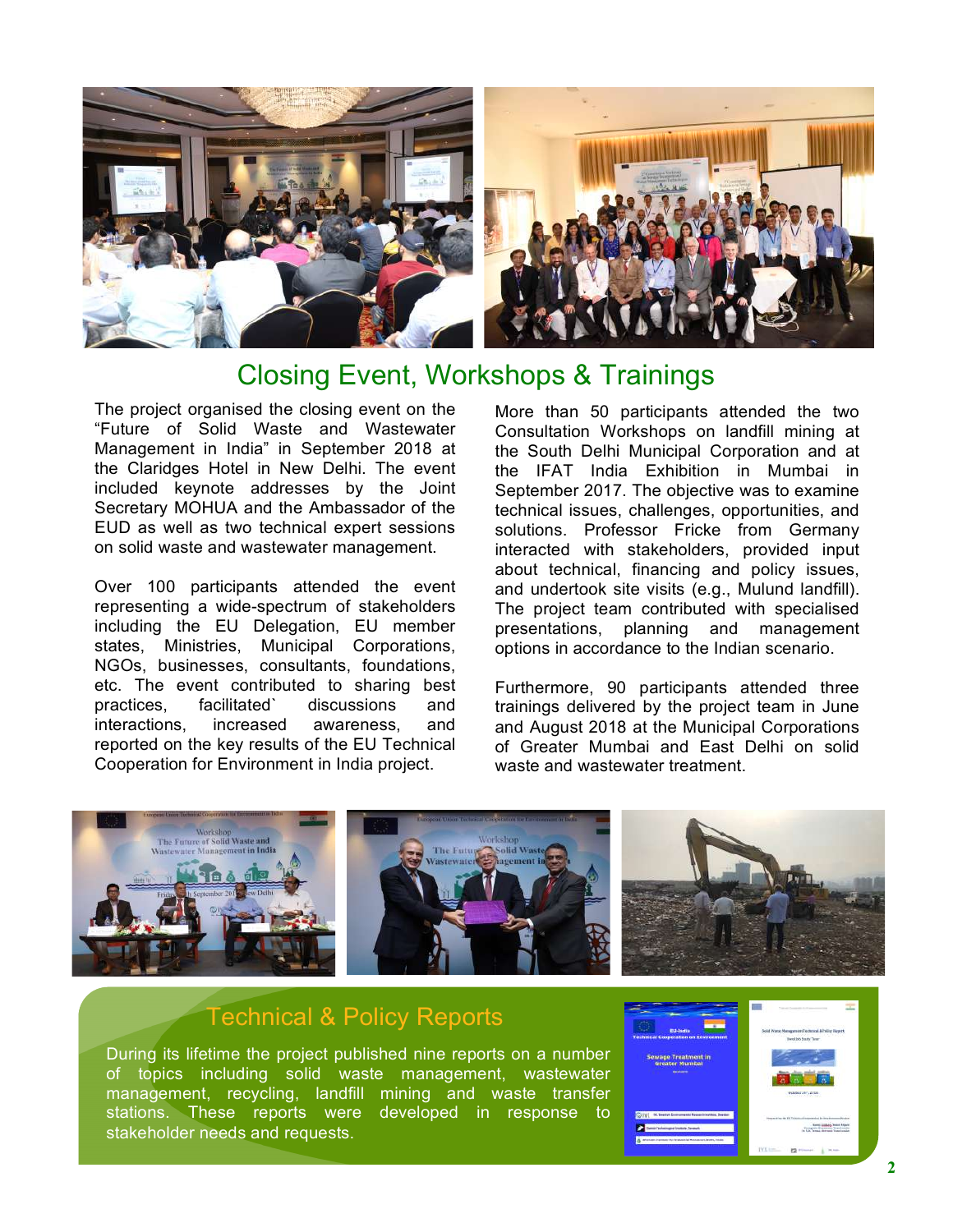

## Capacity Building for the Community

Community capacity building was a key component of the project. The 20 poster mobile exhibition on community solid waste management has been one of the most successful project initiatives.

As of February 2017 the mobile exhibition has been presented to schools, communities, academic institutions, and other entities in Maharashtra in close cooperation with the NGO Stree Mukti Sanghatana (SMS).

As of February 2018 the project cooperated with NGO Bal Vikas Dhara (BVD) for a similar initiative in Delhi. Τhe presentation was delivered to several institutions/communities and attended by more than 25.000 persons.

Based on this success the project created posters for a number of other NGOs or institutions in Delhi (e.g., Katha Lab School, Pria, Swechha, Toxics Link, and Vatavaran). It is expected that the exhibitions will continue after the completion of the project.

Furthermore, SMS published a series of readerfriendly booklets on solid waste management, composting, biogas, identification of waste and other relevant aspects.